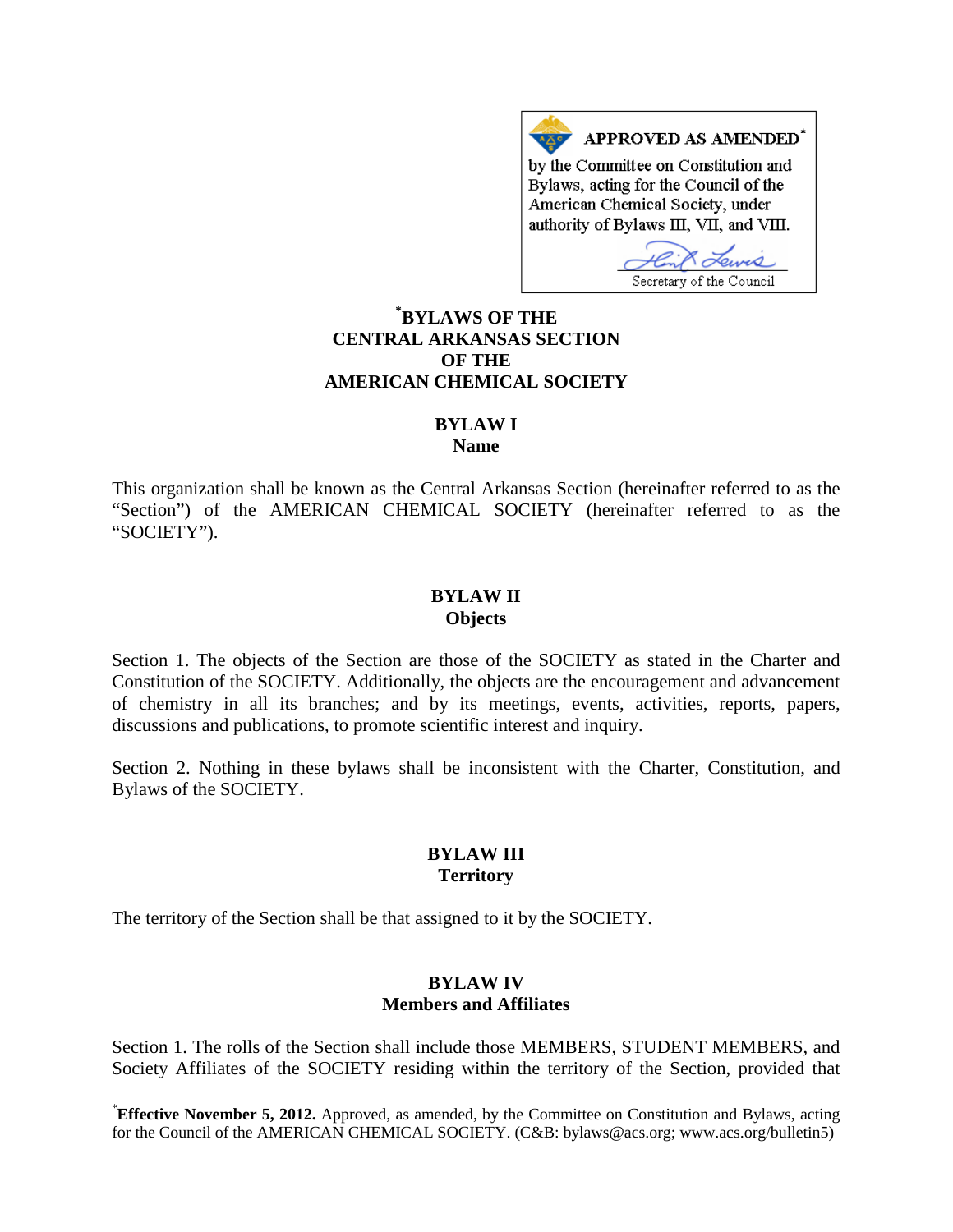exceptions to this rule shall be made in conformity with the Constitution and Bylaws of the SOCIETY.

Section 2. The Section may have Local Section Affiliates as authorized in the Constitution and Bylaws of the SOCIETY. A Local Section Affiliate shall retain affiliate status only so long as payment is made of Local Section dues as assessed by the Section and specified elsewhere in these bylaws.

Section 3. The members and affiliates shall have such rights and privileges as are accorded them by the Constitution and Bylaws of the SOCIETY.

Section 4. A Society Affiliate or a Local Section Affiliate may not vote for or hold an elective position or vote on Articles of Incorporation or bylaws of the Section. Society Affiliates may be appointed as Committee Chairs and may serve on the Executive Committee in a non-voting capacity. A Local Section Affiliate may not serve as a member of the Executive Committee.

# **BYLAW V Officials**

Section 1. The officers of the Section shall be MEMBERS of the SOCIETY and the Section and shall consist of Chair, Chair-Elect, Secretary, and Treasurer. The Secretary and Treasurer positions may be held by the same person.

Section 2. The Section shall have Councilors and Alternate Councilors as provided in the Constitution and Bylaws of the SOCIETY. Only MEMBERS of the SOCIETY and the Section may serve as Councilors or Alternate Councilors. In the event any Councilor is unable to attend any Council meeting of the SOCIETY, the Councilor shall so notify the Secretary at least three weeks in advance of such Council meeting, whereupon the Secretary shall proceed to secure a substitute for that meeting in accordance with the provisions of the SOCIETY.

Section 3. The Executive Committee shall consist of the officers of the Section, the Councilors and Alternate Councilors, and the most recent Past Chair who is not otherwise an official and who is a MEMBER of the Section.

Section 4. The duties of officers, Councilors, and Alternate Councilors shall include all those required by the Constitution and Bylaws of the SOCIETY, and other duties as stated below.

Section 5. The Chair-Elect, the Secretary, and the Treasurer of the Section shall be elected annually for a term of one year and each shall so serve until a successor qualifies. Councilors and Alternate Councilors shall be elected for a three-year term in such a manner as to produce rotation. The officers and councilors shall take office on January 1 of the year for which they are elected.

Section 6. The Chair shall preside at the meetings of the Section and of the Executive Committee, except that in the absence of the Chair, the Chair-Elect shall preside at any such meeting. In the absence of both the Chair and Chair-Elect, a Councilor previously appointed by the Chair for the purpose shall preside.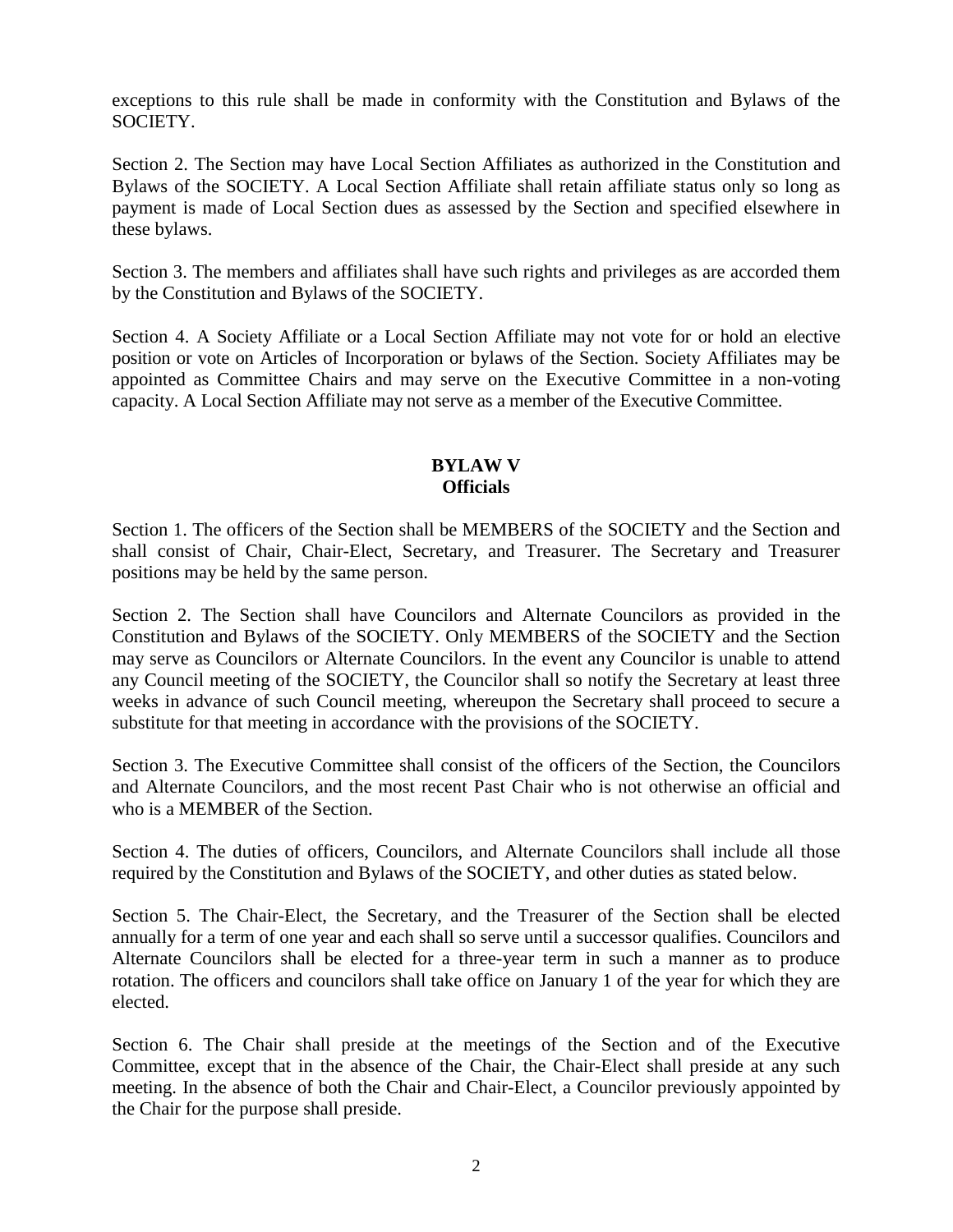Section 7. The Chair-Elect shall become Chair for a one-year term immediately following a term as Chair-Elect.

Section 8. The Secretary shall keep a record of the proceedings of the Section and of the Executive Committee, shall perform those duties and prepare and submit those reports required by the Constitution and Bylaws of the SOCIETY, and shall perform all other duties usual to the office. The Secretary shall be allowed such sums for clerical assistance as may be approved by the Executive Committee.

Section 9. The Treasurer shall handle all funds belonging to the Section, shall receive and deposit all funds paid to the Section in the name of the Section, shall disburse funds of the Section upon vouchers approved by three members of the Executive Committee, shall keep adequate records, shall make such reports to the SOCIETY as required, and shall perform all other duties usual to the office. In the absence of the Treasurer, the Chair is authorized to receive and deposit funds paid to the Section in the name of the Section, and to disburse the funds of the Section upon vouchers approved by three members of the Executive Committee. The Treasurer and the Chair shall be bonded in a suitable manner if, when, and as the Executive Committee so provides. The fiscal year of the Section shall be the calendar year.

Section 10. No salary shall be paid to any officer of the Section, but expenses incurred by officials and committees in the performance of their duties may be paid by the Section, if so approved by the majority of the Executive Committee.

#### **BYLAW VI Committees**

Section 1. The Executive Committee shall be an executive standing committee to have charge of and conduct the affairs of the Section, and shall have charge of all funds and property of the Section and of all other matters not otherwise provided for in these bylaws. A quorum shall be a minimum of two-thirds (2/3) of Executive Committee members for all transactions of business. A majority of the members of the Executive Committee present shall be necessary to approve all business, except the approval of vouchers, as provided elsewhere in these bylaws. Minutes of all meetings of the Executive Committee shall be taken by the Secretary of the Section, and shall be open to the inspection of any member of the Section in good standing.

Section 2. There shall be a Program Committee, which shall arrange programs and secure speakers for the meetings of the Section. The Chair-Elect shall be chair of this committee, and the Chair of the Section shall be a member ex officio. The Chair of the Section shall appoint the other members.

Section 3. There shall be a Nominating Committee as provided for elsewhere in these bylaws.

Section 4. There shall be an audit of the books of the Treasurer immediately after the close of the fiscal year. No member of the Executive Committee shall carry out the audit; rather, an independent auditor will be charged with auditing the books and submitting a report to the Executive Committee.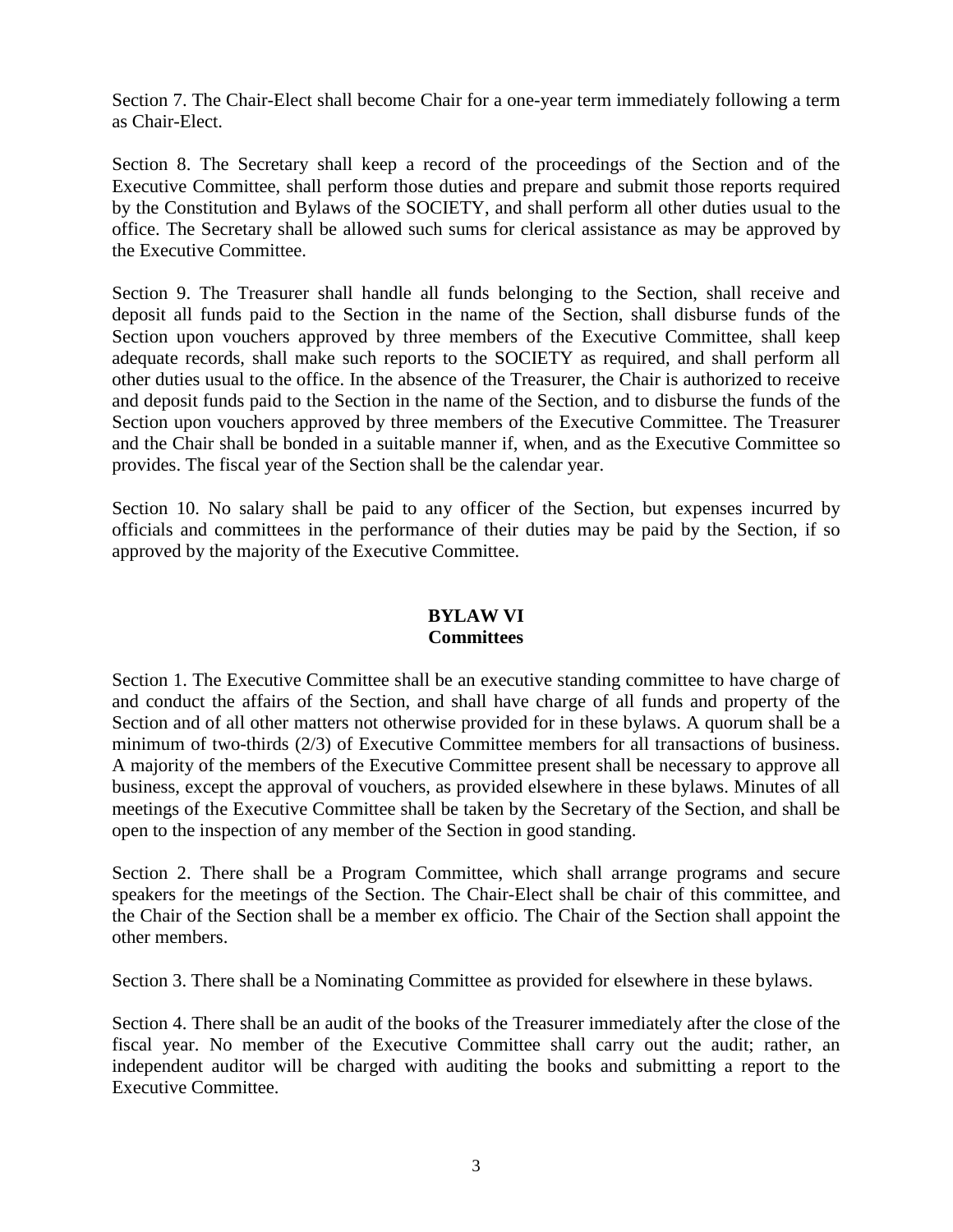Section 5. The Chair shall appoint such other ad hoc committees from time to time as shall be deemed desirable by the Section to aid in conducting the affairs of the Section.

Section 6. The Chair may remove any committee appointee for stated cause. An appeal may be made to the Executive Committee.

Section 7. The establishment of ad hoc committees and the appointment of all committees and ad hoc committees shall be effective upon the approval by a majority vote of the Executive Committee.

## **BYLAW VII Meetings**

Section 1. The Section shall hold regular meetings each year as called by the Chair and organized in cooperation with the Program Committee. The Chair shall call a special meeting upon a written request of at least 10 percent of the members of the Section and presented to the Chair at least two weeks in advance of such special meeting and setting forth the date of such special meeting. Documentation of the request is required, and must include the names of the members making the request.

Section 2. Notice of each meeting of the Section shall be distributed to all members and affiliates not less than one week in advance of such meeting.

Section 3. A quorum for regular and special meetings of the Section shall consist of 10 percent of the members of the Section. In the absence of a quorum, regular and special meetings may not conduct business, but may receive reports and may be presented and discussed on an informal basis.

Section 4. The parliamentary authority for all meetings of the Section shall be the most recent edition of *Robert's Rules of Order Newly Revised* for all matters not specified in these bylaws or in the SOCIETY's documents.

# **BYLAW VIII Manner of Election**

Section 1. Officers, Councilors, and Alternate Councilors shall be elected by ballot of those eligible to vote. The candidate receiving the largest number of votes for each office shall be declared elected to that office. In case of a tie vote, the Executive Committee, by ballot, shall elect from among the candidates who share the tie vote; the candidate receiving the largest number of votes shall be declared elected. Members of the Executive Committee who are tied candidates shall not participate in the resolution of ties involving themselves.

Section 2. At the September meeting, the Nominating Committee shall report nominations for each office to be filled. At that meeting, any member of the Section may nominate additional candidates for office from the floor if the nomination is seconded by another member present. Nominations so made shall be equally valid from the Nominating Committee. All candidates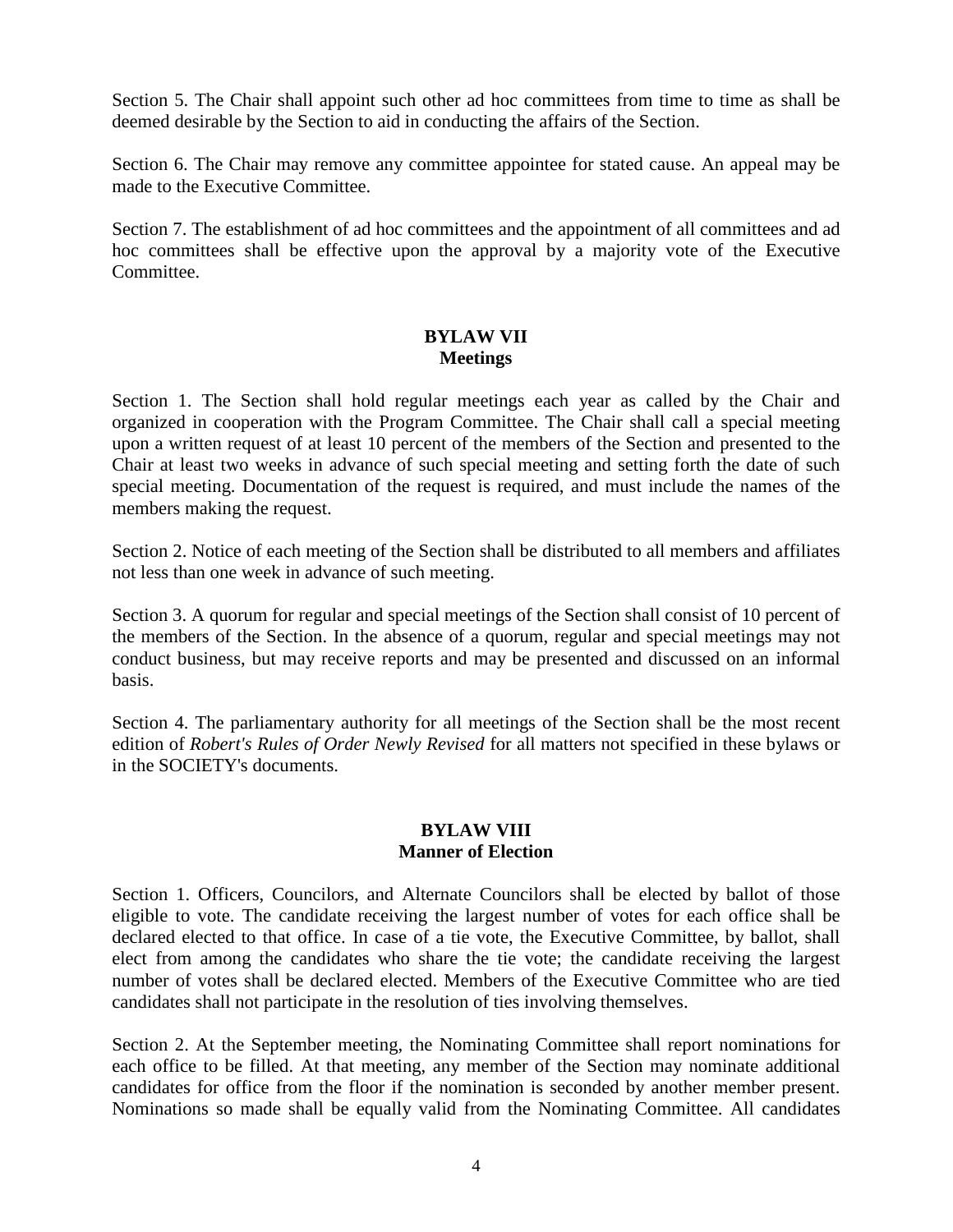nominated shall have indicated willingness to serve if elected. The nominations shall be closed by an approved motion from the floor.

Section 3. The candidates for each office shall be listed in an order to be selected by lot on the ballot to be distributed to each member of the Section by November 1. A paper ballot will be mailed to any member who does not have access to electronic balloting.

Section 4. The tabulation of ballots will be completed not later than November 15. The results of the election of officers, Councilor, and Alternate Councilor shall be tabulated by the Nominating Committee. The results shall be announced by the Chair at the November or February meeting and also published in the February issue of the Section's newsletter and/or on the Section's website. The results shall also be certified to the Executive Director of the SOCIETY.

Section 5. In accordance with the SOCIETY's Bylaws, balloting procedures should ensure fair balloting that is open to all eligible members, protection against fraudulent balloting, and the timely reporting and archiving of balloting results.

Section 6. Adequate time shall be provided for nominations and elections as hereinbefore described. Current membership status and authenticity of the voter shall be verified. A record of each vote cast shall be retained as provided for elsewhere in these bylaws. All members shall have equal access to the balloting process during the period when the election is conducted.

Section 7. Councilor candidates shall be listed in the order of number of votes received. The candidates for Councilor receiving the highest number of votes will be elected Councilor and those next in order will be elected Alternate Councilor. The Chair shall inform all candidates of the election results and shall arrange for transmitting this information to all members and affiliates of the Section.

Section 8. All challenges to the election results must be submitted in writing to the Chair within ninety days from the announcement of the election results. The challenge should include specific and reasonable substantiating evidence, cosigned by at least five members of the Section. In the event the challenge is brought after the newly elected officers have taken office, the Immediate Past Chair shall receive the challenge and shall assume the duties of the office of Chair with respect to the challenge until the issue is resolved.

Section 9. If for any reason it shall be impossible to execute the provisions of these bylaws regarding the times and dates of nominations and elections, the Executive Committee shall arrange for nominations and elections to be conducted in a timely manner in accordance with the SOCIETY's Constitution and Bylaws.

Section 10. No MEMBER shall be eligible to hold more than one elective position at one time except as provided elsewhere in these bylaws.

Section 11. Upon the occurrence of a vacancy in the office of the Chair, the Chair-Elect will serve as Chair pro tempore during the term of office. In the event that the office of Chair-Elect shall become vacant, except as hereinbefore provided, at the next meeting of the Section, nominations shall be accepted from the floor, and a new Chair-Elect shall be elected by ballot at the meeting from the nominations provided. In the event that any vacancy occurs in the membership of the Executive Committee, and provision is not made elsewhere in these bylaws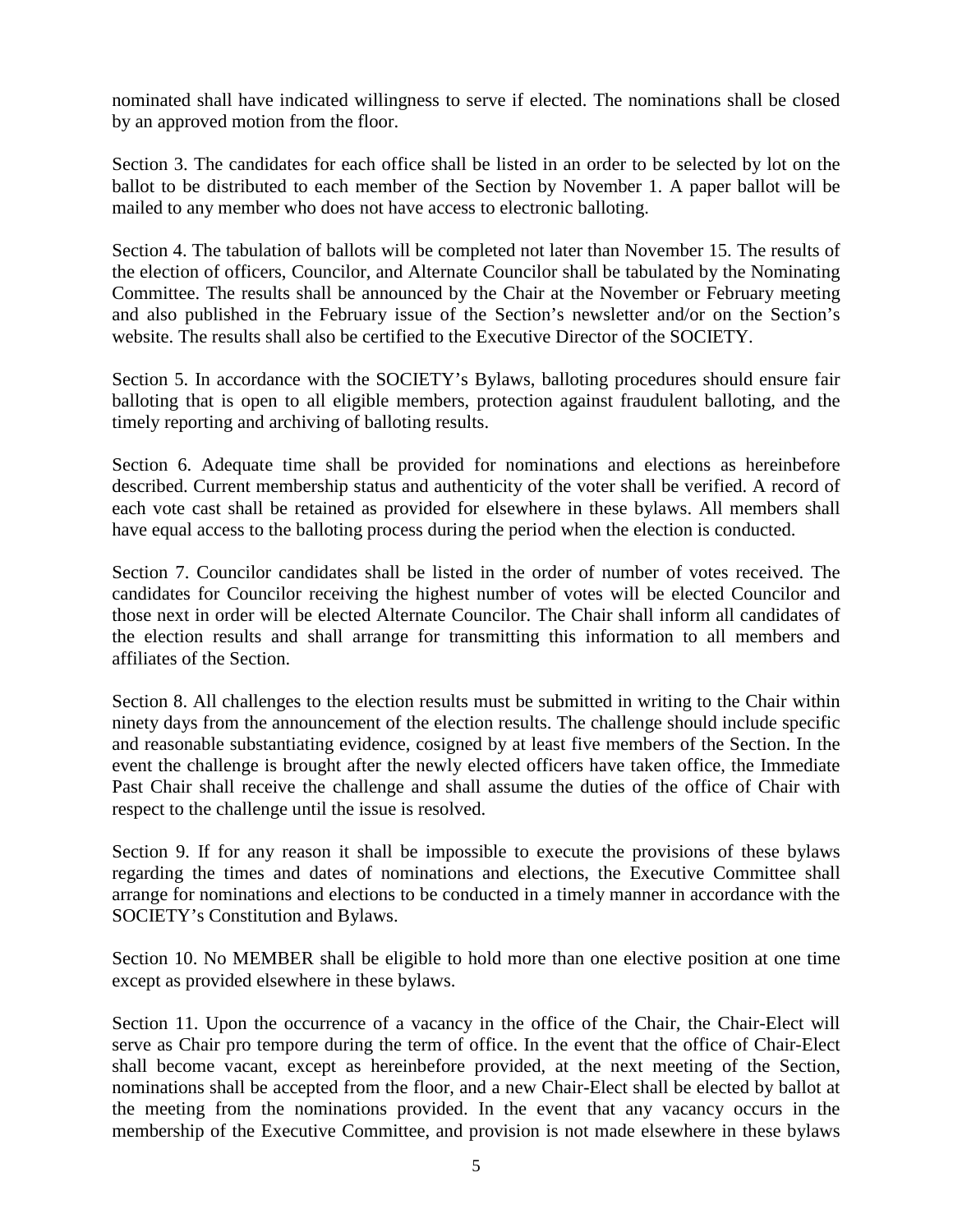for filling such vacancy, such vacancy shall be filled by a majority vote of the remaining members of the Executive Committee. The person chosen to fill the vacancy shall serve until the next annual election.

Section 12. The Chair shall retain all ballots or ballot results and related materials for at least ninety days after either the announcement of the results to the membership or the resolution of any disputes, whichever is later.

Section 13. Elections shall be completed and the results certified to the Executive Director of the SOCIETY by December 1, as required by the Constitution and Bylaws of the SOCIETY.

## **BYLAW IX Recall of Elected Officials**

Section 1. The elected officials of the Section (officers or elected members of the Executive Committee) are subject to recall for neglect of duties or conduct injurious to the SOCIETY. Recall procedures are not applicable to Councilors and Alternate Councilors elected by Local Sections.

Section 2. The recall of an official shall be initiated when a signed petition, indicating in writing the specific charges and reasonable substantiating evidence, is submitted to the Chair from at least five voting members of the Section. In the event the Chair is the official in question, the Chair-Elect shall receive the petition and shall assume the duties of the office of Chair with respect to this issue until the issue is resolved.

Section 3. The Chair shall without delay determine that the petitioners are aware of the gravity of their actions and the procedures to be followed. The Chair shall seek an alternate resolution to the problem and a withdrawal of the petition at this time. In the absence of a resolution to the problem, the Chair shall present the issue to the Executive Committee as a new business item at the next Executive Committee meeting.

- a. The Executive Committee shall promptly continue the recall process or dismiss the petition as ill-founded or find an alternative solution to the problem. The Chair shall promptly inform the petitioners and the official of the decision of the Executive Committee.
- b. If the proceedings continue, the Chair shall assign the duties of the official to another qualified member of the Section until the issue is resolved.
- c. If the proceedings continue, the official shall be offered an opportunity to answer the allegations in the petition before the Executive Committee.

Every reasonable effort shall be made to contact the official throughout this procedure. That effort shall include a certified letter to the last known address on the official SOCIETY membership rolls. Upon notification, the official shall have thirty days to make a written response to the allegations. The Executive Committee shall decide whether to proceed after studying the official's response. The Chair shall inform the official and the petitioners of the decision of the Executive Committee.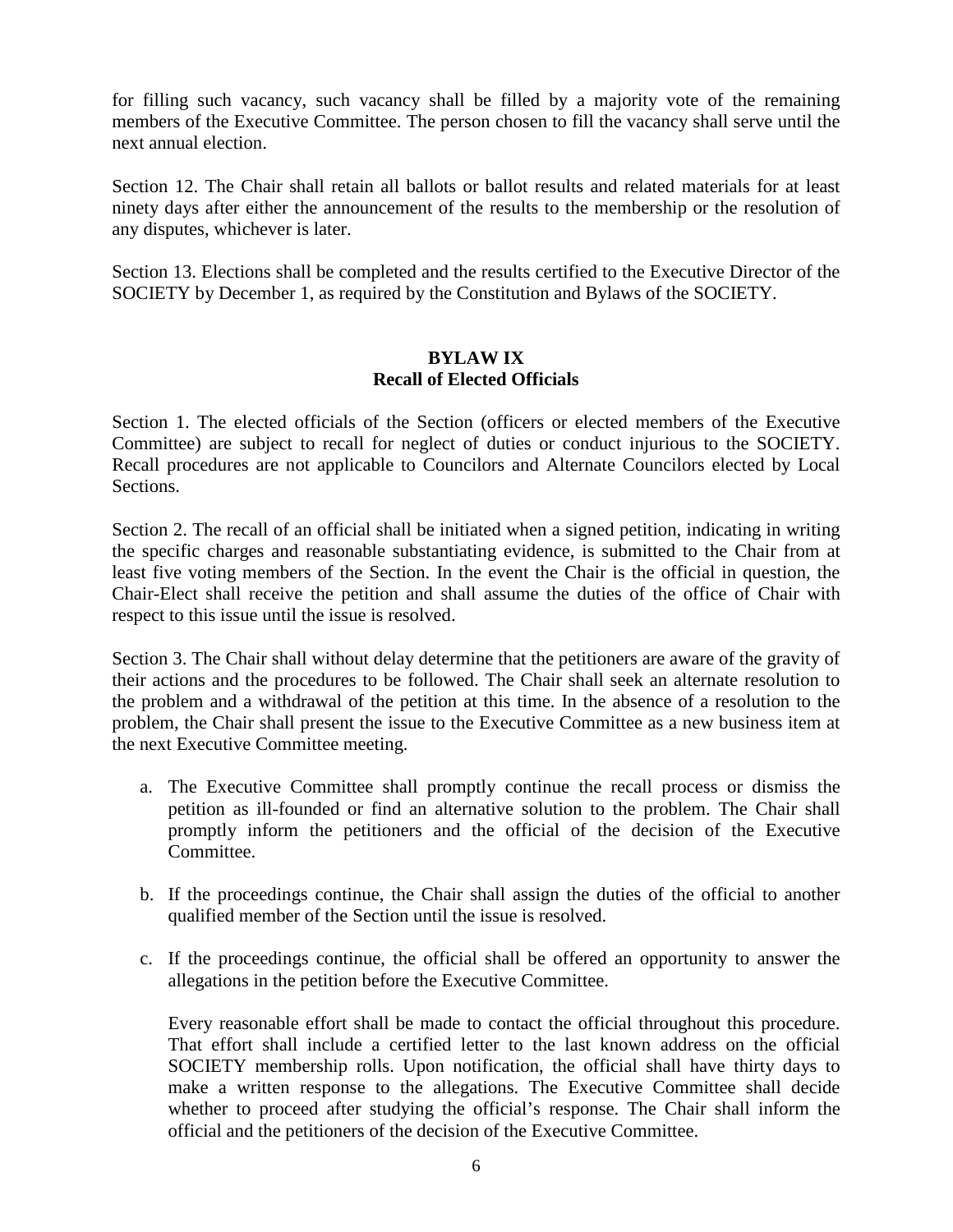If no contact with the official can be made after a reasonable effort, the Executive Committee may remove the official in question with a two-thirds (2/3) vote of the remaining members of the Executive Committee.

- d. If the proceedings continue, the official shall choose one of the following options:
	- (1) The official may resign.
	- (2) The official may request a recall vote in the same manner as the original election, which must be consistent with the Section bylaws. A simple majority shall be required to recall the official. The voting membership shall be informed, through brief written statements prepared by the Executive Committee and the official, of the issues involved with the recall vote. Both statements shall be given to the voting membership before the vote is taken.
	- (3) The official may request a hearing and a recall vote by the remaining members of the Board of Executive Committee. A two-thirds (2/3) vote of the remaining members of the Executive Committee shall be required to recall the official.
	- (4) The official may choose not to respond and thus forfeit the position.

Section 4. The vacancy provisions of these bylaws shall be used to fill a vacancy caused by a recall process. The membership of the Section and the Executive Director of the SOCIETY shall be informed of the results of the recall process and the replacement of the official.

# **BYLAW X Funds**

Section 1. All Society Affiliates assigned to the Section and members, except MEMBERS in emeritus status of the SOCIETY, may annually be assessed such voluntary Section dues as the Section itself may decide. Any proposal to modify the assessment of Section dues shall be submitted to the membership and a majority of the votes received shall be required to impose such assessment.

Section 2. Local Section Affiliates shall pay annual dues in advance, in an amount of at least the minimum amount provided in the Constitution and Bylaws of the SOCIETY and as the members of the Section itself may determine by majority vote from a proposal that shall be distributed to the membership by June 1 each year. The payment of a set dollar amount of such dues may continue to be required annually until modified by a new proposal approved as stated above.

Section 3. The Section shall submit to the SOCIETY, through its Treasurer, an annual report of its operations including an itemized statement of receipts and expenditures and investments of its funds in accordance with the Constitution and Bylaws of the SOCIETY.

Section 4. The Executive Committee may direct investment of surplus funds in accordance with its best business judgment.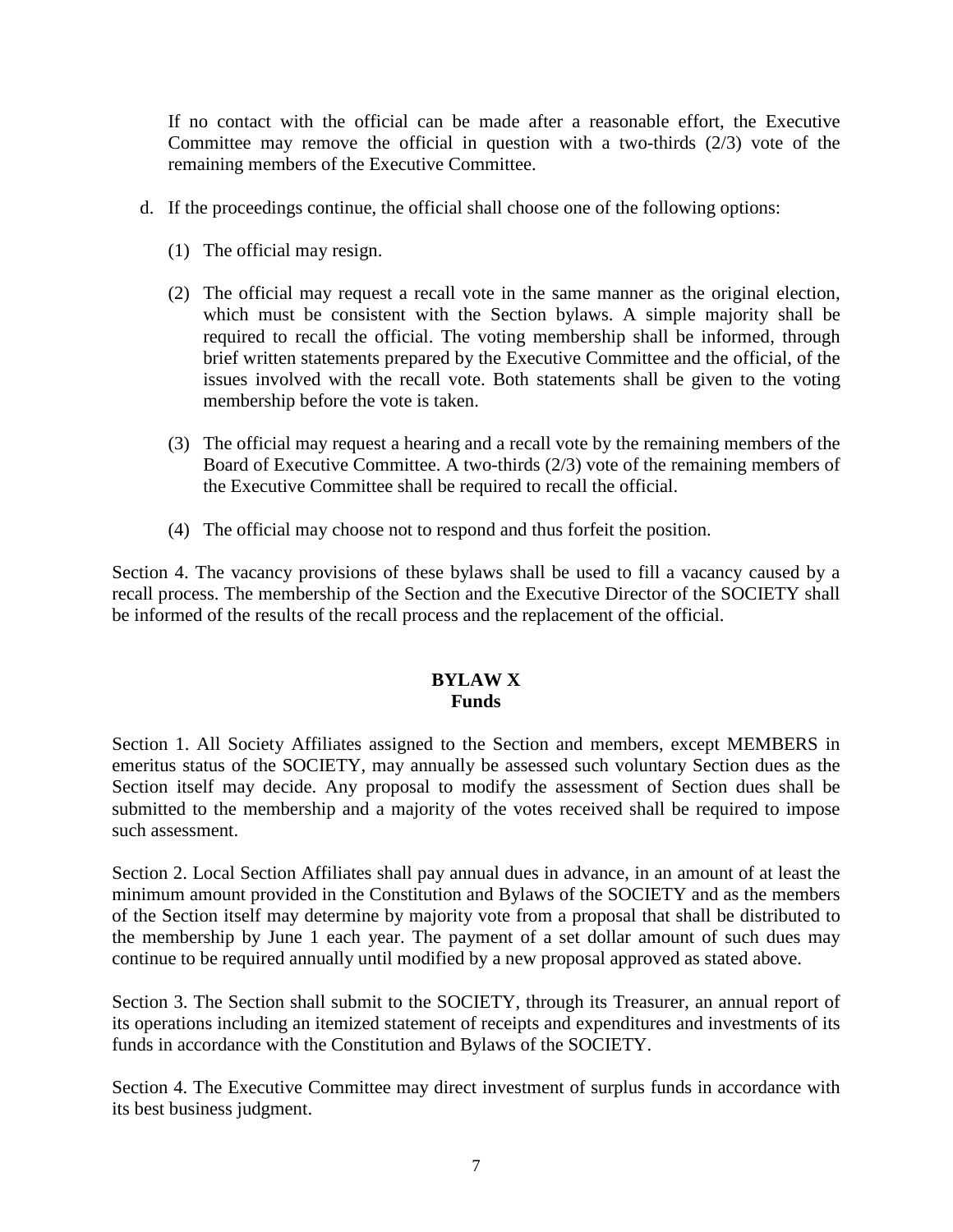## **BYLAW XI Publications**

The Executive Committee may at its discretion enter into an agreement with one or more other Sections of the SOCIETY for the purpose of producing joint publications or engaging in joint activities for the benefit of the members of all Sections covered by the agreement. The Section shall have equal representation with the other Sections on any committee or board established to carry out such a purpose.

## **BYLAW XII Amendments and Adoption**

Section 1. A petition to amend the bylaws may be initiated by the Executive Committee or by petition signed by at least 12 members or three percent of the members of the Section, whichever is larger. If the proposed amendment is approved by the Executive Committee, it shall, if practical, be submitted to the SOCIETY's Committee on Constitution and Bylaws for review. After any required changes are incorporated and any recommended changes are reviewed and accepted or rejected by the Executive Committee or a majority of the petitioners, the Secretary shall distribute the amendment(s) to each member of the Section when notice of the next meeting, or notice of a ballot on the amendment is provided.

Section 2. If a proposed amendment is not approved by a majority of the Executive Committee, and if the petition is signed by at least 12 members or three percent of the members of the Section, whichever is larger, it shall, if practical, be submitted to the SOCIETY's Committee on Constitution and Bylaws for review before being submitted to the members of the Section. After any required changes are incorporated, and any recommended changes are reviewed and accepted or rejected by a majority of the petitioners, the Secretary shall distribute the amendment(s) to each member of the Section when notice of the next meeting or notice of a ballot on the amendment is provided.

Section 3. At least two-thirds (2/3) of the votes cast shall be required to approve the amendment.

Section 4. The Secretary shall distribute the outcome of the vote regarding the amendment(s) to the Section members and within one month, shall meet all requirements for submitting the results to the Committee on Constitution and Bylaws.

Section 5. Amendments to these bylaws shall become effective upon approval by the Committee on Constitution and Bylaws, acting for the Council of the SOCIETY, unless a later date is specified.

## **BYLAW XIII Diminution**

Upon diminution in the territorial size of the Section, there shall be conveyed to that section or sections of the SOCIETY of which the removed territory becomes a part, as much of the net assets of the Section as is proportional to the number of members of the Section in such territory,